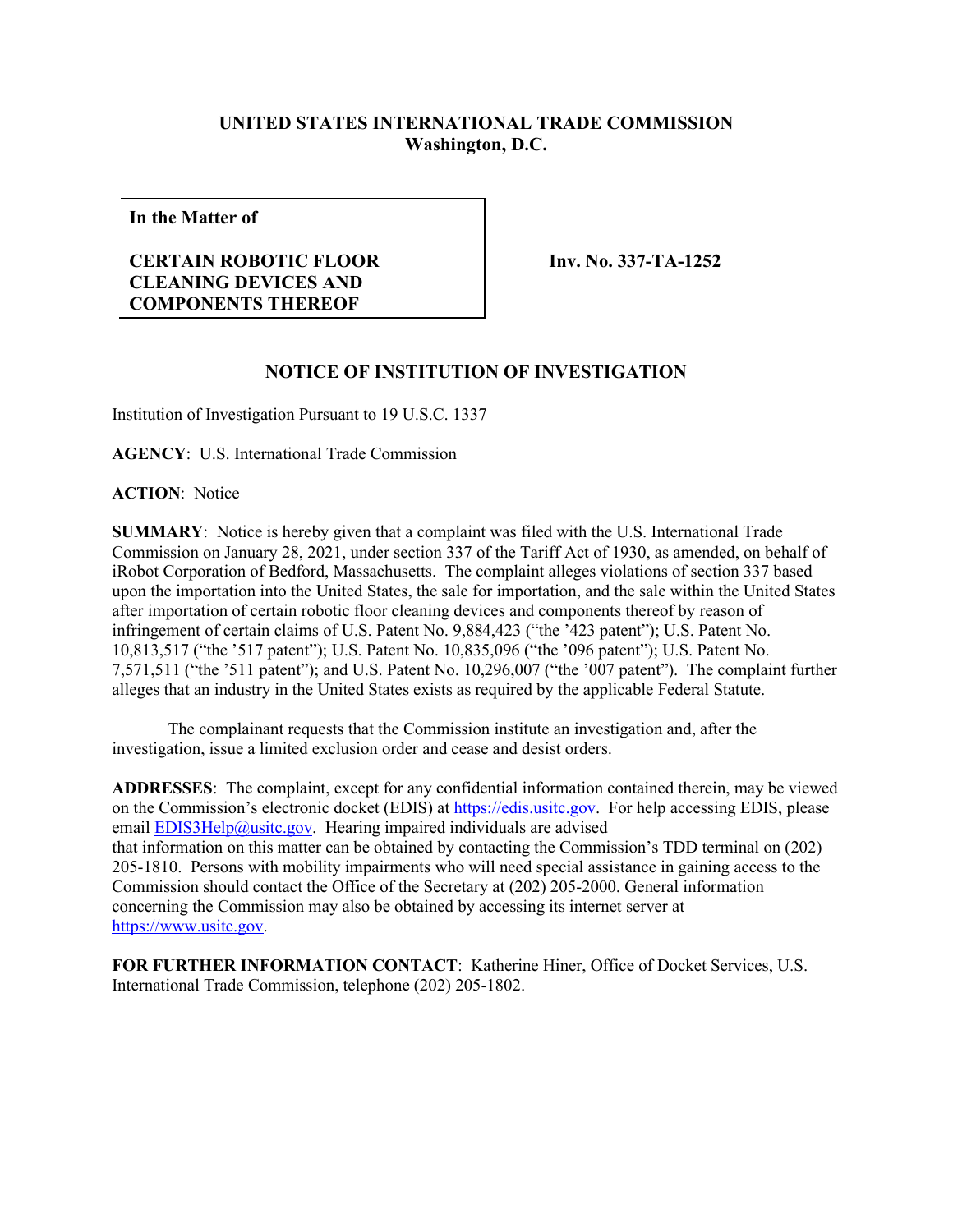## **SUPPLEMENTARY INFORMATION**:

**AUTHORITY**: The authority for institution of this investigation is contained in section 337 of the Tariff Act of 1930, as amended, 19 U.S.C. 1337, and in section 210.10 of the Commission's Rules of Practice and Procedure, 19 C.F.R. 210.10 (2020).

**SCOPE OF INVESTIGATION**: Having considered the complaint, the U.S. International Trade Commission, on February 25, 2021, **ORDERED THAT** –

(1) Pursuant to subsection (b) of section 337 of the Tariff Act of 1930, as amended, an investigation be instituted to determine whether there is a violation of subsection  $(a)(1)(B)$  of section 337 in the importation into the United States, the sale for importation, or the sale within the United States after importation of certain products identified in paragraph (2) by reason of infringement of one or more of claims 1-4, 6-9, 12-15, 18, 20-23, 25, and 26 of the '423 patent; claims 1, 3, 4, 9, and 10 of the '517 patent; claims 1, 3-6, 8-10, 12-14, 16-19, 21-23, 25 and 26 of the '096 patent; claims 1, 8-12, 14, 16, 18, 19, 22-25, 32-34, 36, 37, 55, 56, and 62 of the '511 patent; and claims 1, 5, 6, 10, 12, and 13 of the '007 patent; and whether an industry in the United States exists as required by subsection (a)(2) of section 337;

(2) Pursuant to section 210.10(b)(1) of the Commission's Rules of Practice and Procedure, 19 C.F.R. 210.10(b)(1), the plain language description of the accused products or category of accused products, which defines the scope of the investigation, is "robotic vacuums and wet/dry mops, their docking stations, and associated parts and components (including software)";

(3) For the purpose of the investigation so instituted, the following are hereby named as parties upon which this notice of investigation shall be served:

(a) The complainant is:

iRobot Corporation 8 Crosby Drive Bedford, MA 01730

(b) The respondents are the following entities alleged to be in violation of section 337, and are the parties upon which the complaint is to be served:

> SharkNinja Operating LLC 89 A St. #100 Needham, MA 02494

SharkNinja Management LLC 89 A St. #100 Needham, MA 02494

SharkNinja Management Co. 89 A St. #100 Needham, MA 02494

SharkNinja Sales Co. 89 A St. #100 Needham, MA 02494